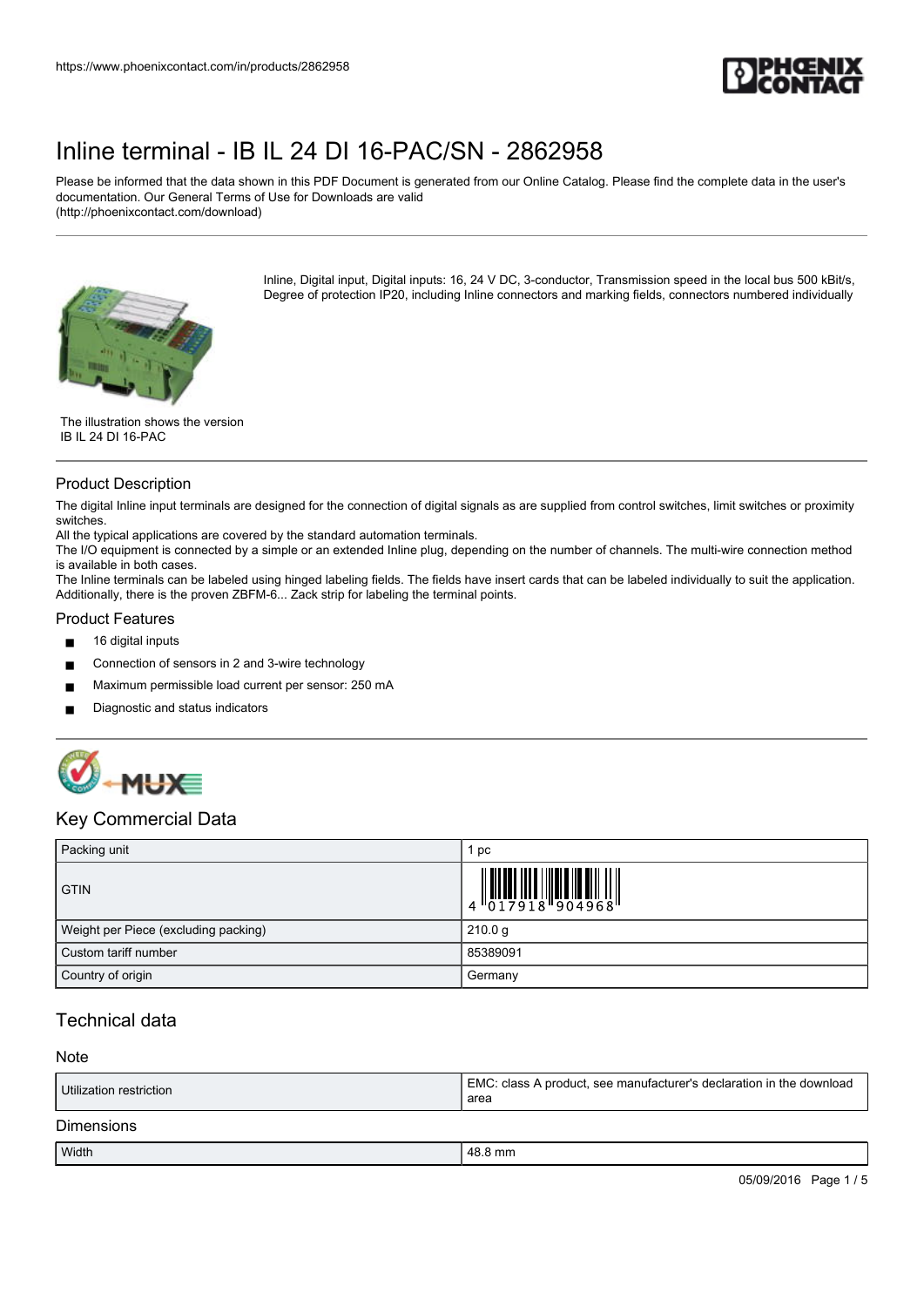

## Technical data

#### Dimensions

| Height                                   | 140.5 mm                                                        |
|------------------------------------------|-----------------------------------------------------------------|
| Depth                                    | 71.5 mm                                                         |
| Note on dimensions                       | Housing dimensions                                              |
| Ambient conditions                       |                                                                 |
| Ambient temperature (operation)          | -25 °C  55 °C                                                   |
| Ambient temperature (storage/transport)  | -25 °C  85 °C                                                   |
| Permissible humidity (operation)         | 10 %  95 % (according to DIN EN 61131-2)                        |
| Permissible humidity (storage/transport) | 10 %  95 % (according to DIN EN 61131-2)                        |
| Air pressure (operation)                 | 70 kPa  106 kPa (up to 3000 m above sea level)                  |
| Air pressure (storage/transport)         | 70 kPa  106 kPa (up to 3000 m above sea level)                  |
| Degree of protection                     | <b>IP20</b>                                                     |
| General                                  |                                                                 |
| Mounting type                            | DIN rail                                                        |
| Net weight                               | 210 g                                                           |
| Note on weight specifications            | with connectors                                                 |
| Operating mode                           | Process data mode with one word                                 |
| Interfaces                               |                                                                 |
| Fieldbus system                          | Lokalbus                                                        |
| Designation                              | Inline local bus                                                |
| Connection method                        | Inline data jumper                                              |
| Transmission speed                       | 500 kBit/s                                                      |
| Power supply for module electronics      |                                                                 |
| Supply voltage                           | 24 V DC (via voltage jumper)                                    |
| Supply voltage range                     | 19.2 V DC  30 V DC (including all tolerances, including ripple) |
| Supply current                           | 60 mA                                                           |
| Communications power UL                  | 7.5 V (via voltage jumper)                                      |
| Current consumption                      | max. 60 mA (from the local bus)                                 |
| Power consumption                        | max. 0.45 W (at $U_L$ )                                         |
| Inline potentials                        |                                                                 |
| Communications power UL                  | 7.5 V DC                                                        |
| Current consumption from UL              | max. 60 mA                                                      |
| Main circuit supply $U_M$                | 24 V DC                                                         |
| Current consumption from U <sub>M</sub>  | max. 8 A DC                                                     |
| Segment circuit supply U <sub>s</sub>    | 24 V DC (nominal value)                                         |
| Current consumption from U <sub>s</sub>  | max. 4 A                                                        |
| Power consumption                        | max. 0.45 W (at U <sub>1</sub> )                                |
| Digital inputs                           |                                                                 |

Input name Digital inputs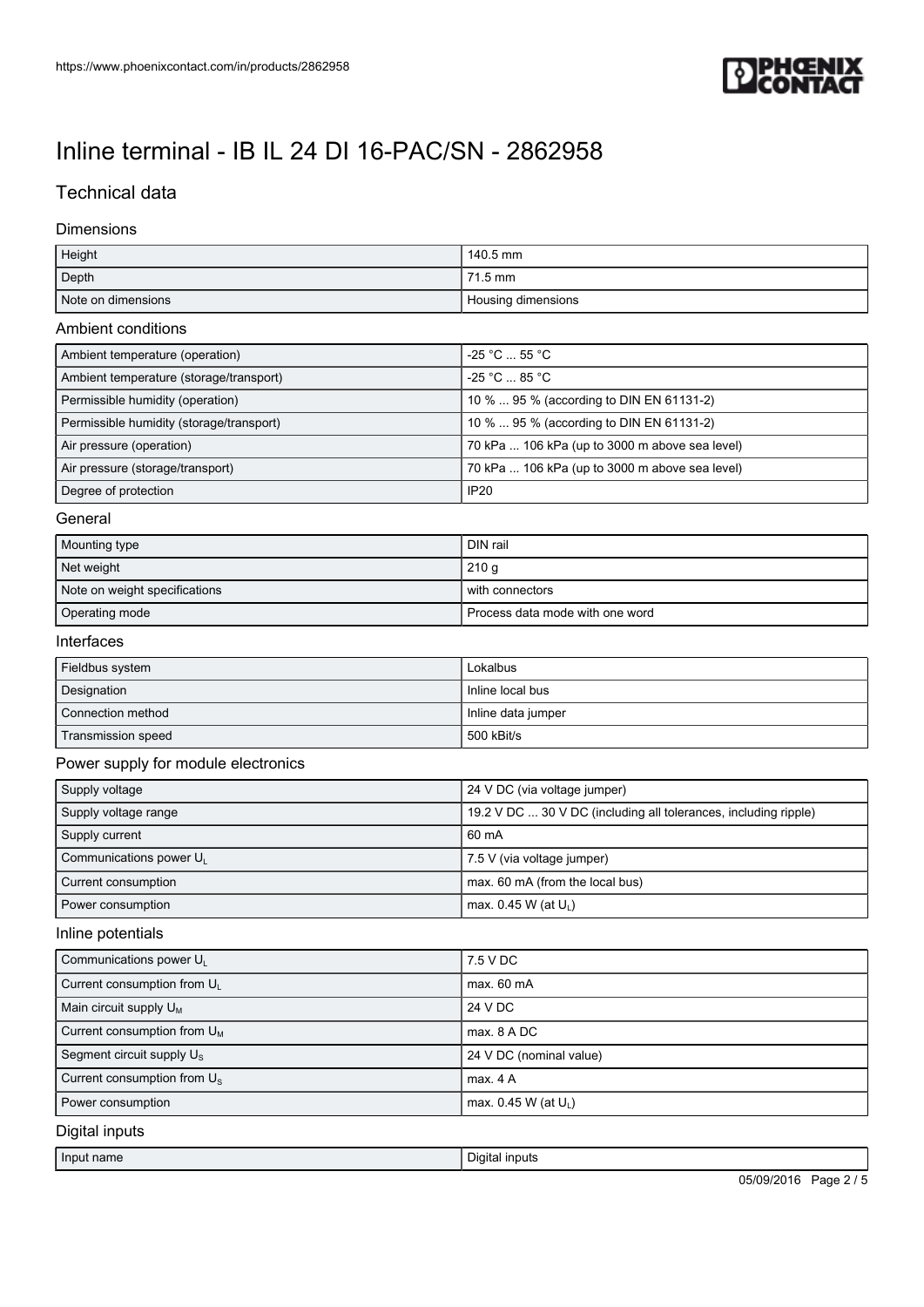

## Technical data

### Digital inputs

| Description of the input                 | EN 61131-2 type 1                     |  |  |
|------------------------------------------|---------------------------------------|--|--|
| Connection method                        | Spring-cage connection                |  |  |
|                                          | 3-conductor                           |  |  |
| Number of inputs                         | 16                                    |  |  |
| Typical response time                    | $< 1$ ms                              |  |  |
| Protective circuit                       | Short-circuit and overload protection |  |  |
| Input voltage                            | 24 V DC (via voltage jumper)          |  |  |
| Input voltage range "0" signal           | $-3$ V DC $$ 5 V DC                   |  |  |
| Input voltage range "1" signal           | 15 V DC  30 V DC                      |  |  |
| Nominal input current at $U_{\text{IN}}$ | min. 3 mA (at nominal voltage)        |  |  |

#### Standards and Regulations

| Test section                     | 5V supply, incoming remote bus/7.5 V supply (bus logics) 500 V AC 50<br>i Hz 1 min. |  |
|----------------------------------|-------------------------------------------------------------------------------------|--|
|                                  | 5 V supply, outgoing remote bus/7.5 V supply (bus logics) 500 V AC 50<br>Hz 1 min.  |  |
|                                  | 7.5 V supply (bus logics)/24 V supply (I/O) 500 V AC 50 Hz 1 min.                   |  |
|                                  | 24 V supply (I/O) / functional earth ground 500 V AC 50 Hz 1 min.                   |  |
| Connection in acc. with standard | <b>CUL</b>                                                                          |  |
| <b>Protection class</b>          | IIII, IEC 61140, EN 61140, VDE 0140-1                                               |  |

### **Classifications**

## eCl@ss

| eCl@ss 4.0 | 27250302 |
|------------|----------|
| eCl@ss 4.1 | 27250302 |
| eCl@ss 5.0 | 27250302 |
| eCl@ss 5.1 | 27242604 |
| eCl@ss 6.0 | 27242604 |
| eCl@ss 7.0 | 27242604 |
| eCl@ss 8.0 | 27242604 |
| eCl@ss 9.0 | 27242604 |

#### ETIM

| ETIM 2.0            | EC001430 |
|---------------------|----------|
| ETIM 3.0            | EC001599 |
| ETIM <sub>4.0</sub> | EC001599 |
| ETIM 5.0            | EC001599 |

### UNSPSC

| UNSPSC 6.01               | 47004E<br>43<br>ZU 10                |
|---------------------------|--------------------------------------|
| <b>UNSPSC 7</b><br>7.0901 | 1404<br>1000<br>$\mathbf{r}$<br>____ |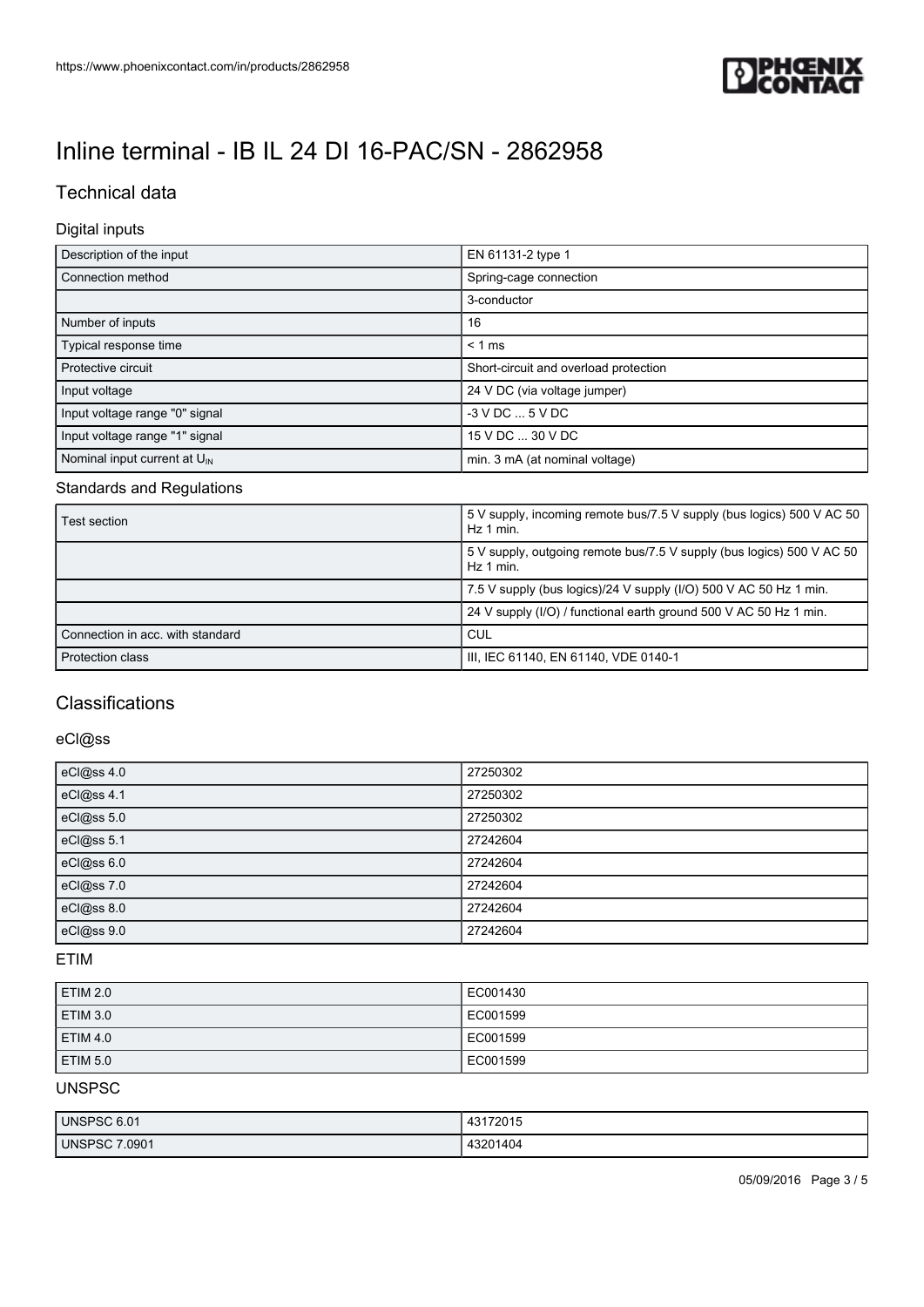

## **Classifications**

### UNSPSC

| UNSPSC 11    | 43172015 |
|--------------|----------|
| UNSPSC 12.01 | 43201404 |
| UNSPSC 13.2  | 43201404 |

## Approvals

#### Approvals

#### Approvals

UL Recognized / cUL Recognized / LR / ABS / RINA / BSH / BV / cULus Recognized

#### Ex Approvals

UL Listed / cUL Listed / cULus Listed

#### Approvals submitted

#### Approval details

UL Recognized **W** 

cUL Recognized **PN** 

| $\ensuremath{\mathsf{LR}}\xspace$ |  |  |
|-----------------------------------|--|--|
|                                   |  |  |
| ABS                               |  |  |
|                                   |  |  |
| <b>RINA</b>                       |  |  |
|                                   |  |  |
| <b>BSH</b>                        |  |  |
|                                   |  |  |
| <b>BV</b>                         |  |  |
|                                   |  |  |
|                                   |  |  |
|                                   |  |  |

cULus Recognized on **What** 

05/09/2016 Page 4 / 5